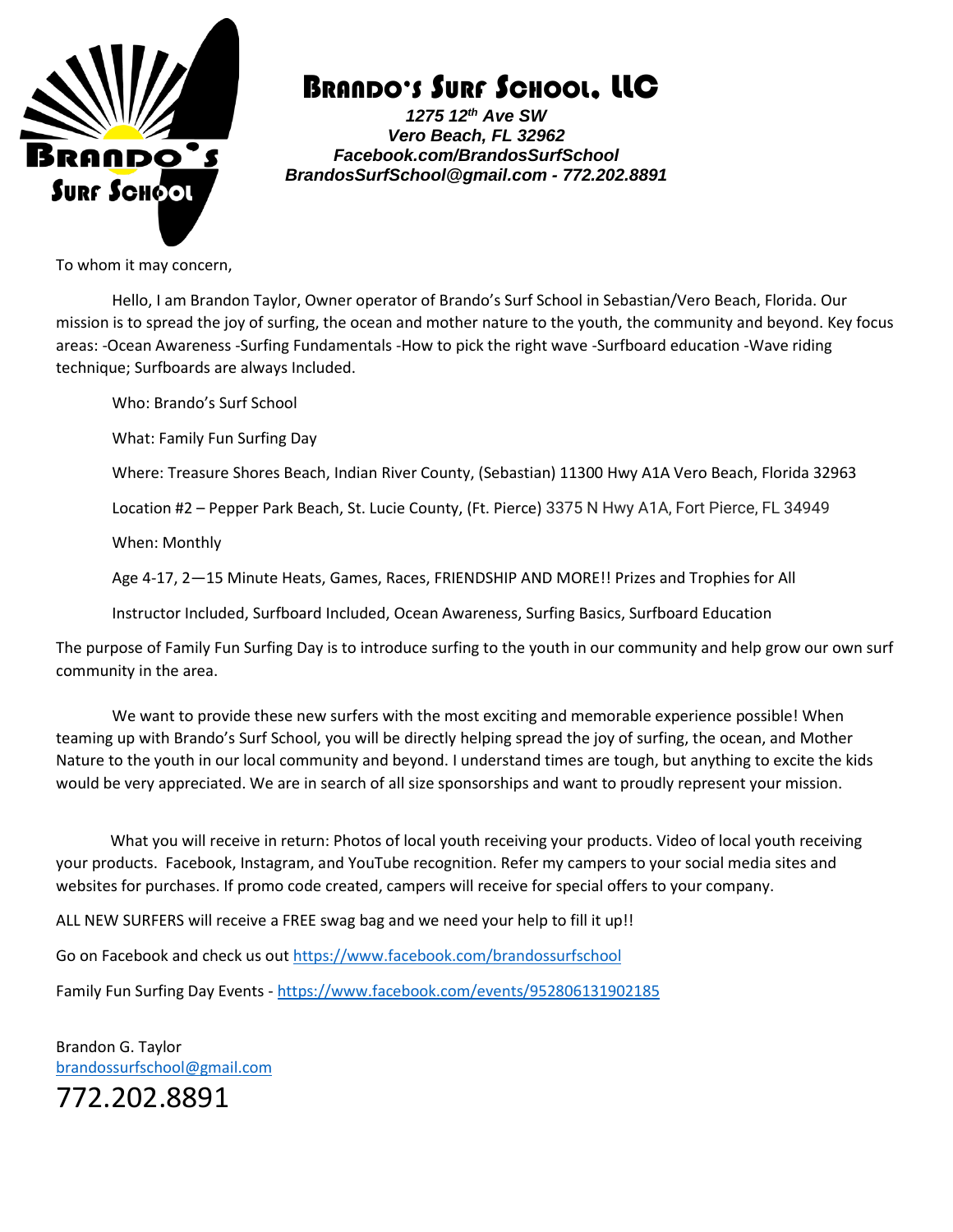

## BRANDO'S SURF SCHOOL, LLC

*1275 12th Ave SW Vero Beach, FL 32962 Facebook.com/BrandosSurfSchool BrandosSurfSchool@gmail.com - 772.202.8891*

# *Sponsorship Proposal*

BRANDO'S SURF SCHOOL, LLC **relies on your support to expand opportunities. Your gift will help the mission, while working with community leaders and other districts spreading the joy of surfing, the ocean, and Mother Nature to our local community and beyond.**

#### *"Cowabunga Sponsor" - \$1350 "PRESESNT BY"*

- *1. 50 CUSTOM SHIRTS WITH NAME/LOGO*
- *2. 50 CUSTOM BAGS WITH NAME/LOGO*
- *3. 50 CUSTOM SURF TROPHIES WITH NAME/LOGO*
- *4. 50 REUSABLE WATER BOTTLES WITH NAME/LOGO*
- *5. 50 CUSTOM AWARDS WITH NAME/LOGO*
- *6. 250 3" x 3" CUSTOM LOGO STICKERS*
- *7. CUSTOM BANNER OR SIGNS WITH NAME AND LOGO*
- *8. THANK YOU PLAQUE*
- *9. Voice Recognition on Event Days*
- *10. Opportunity to have Tent at Event for promotional use*
- *11. Company Name/Logo on website and Social Media Updates*

**\*\*DONATE PLAIN TIKI TENT FOR ONLY \$250 MORE!\*\***

#### *"Banzai Sponsor" - \$600 or Produce 50 Custom Shirts (Uniform Sponsor)*

- *1. 50 CUSTOM SHIRTS WITH NAME/LOGO or 35 CUSTOM RASHGUARDS WITH NAME/LOGO*
- *2. 50 3" x 3" CUSTOM LOGO STICKERS*
- *3. THANK YOU PLAQUE*
- *4. Voice Recognition on Event Days*
- *5. Opportunity to have their own Tent at Event for promotional use*
- *6. PERSONAL banner/sign at event site*
- *7. Company Name/Logo on website and Social Media Updates*

#### *"Epic Sponsor" - \$300 (Trophy sponsor)*

- *1. 50 CUSTOM SURF TROPHIES WITH NAME/LOGO*
- *2. 50 3" x 3" CUSTOM LOGO STICKERS*
- *3. THANK YOU PLAQUE*
- *4. Voice Recognition on Event Days*
- *5. Opportunity to have their own Tent Event for promotional use*
- *6. PERSONAL banner/sign at event site*
- *7. Company Name/Logo on website and Social Media Updates*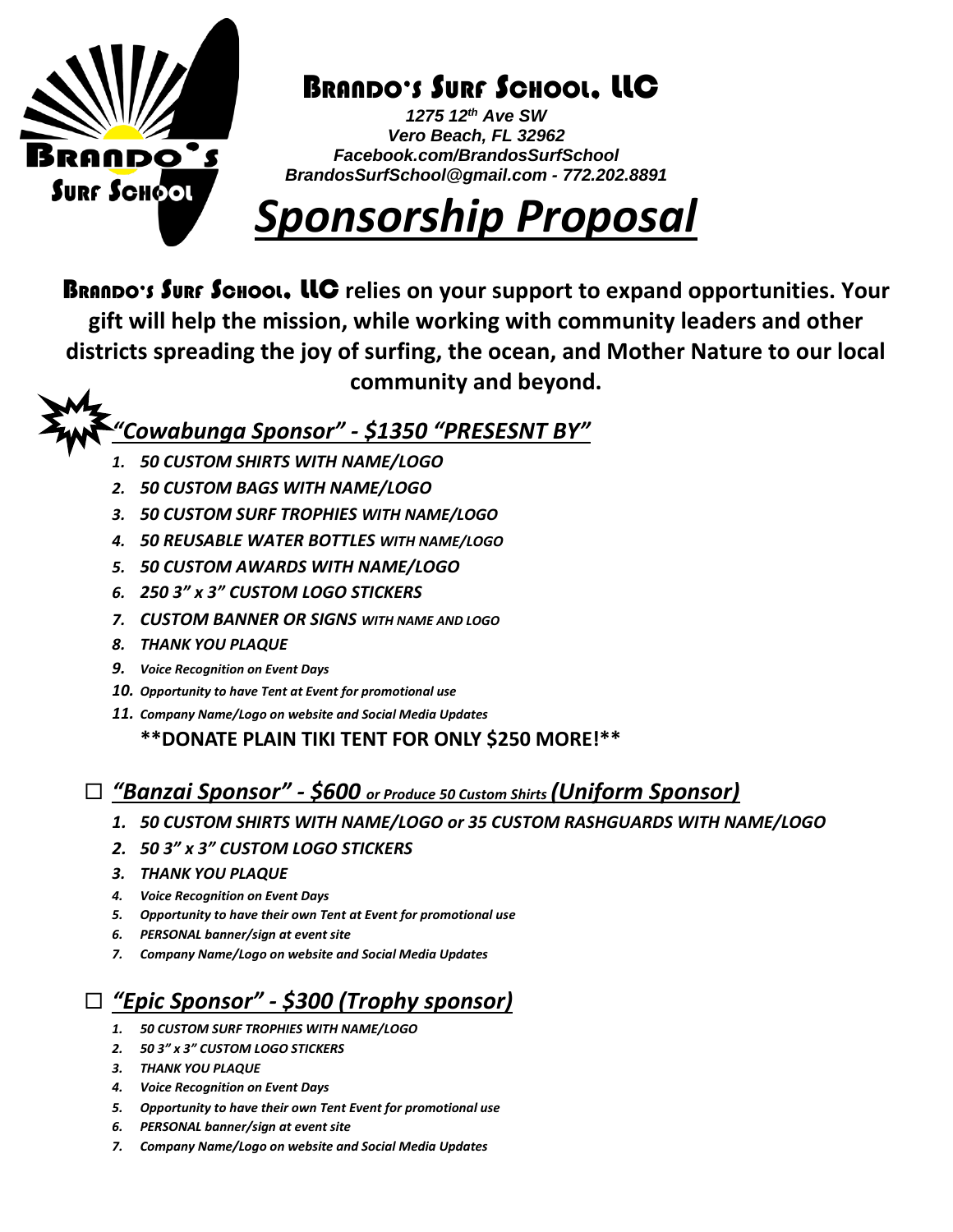

### BRANDO'S SURF SCHOOL, LLC

*1275 12th Ave SW Vero Beach, FL 32962 Facebook.com/BrandosSurfSchool BrandosSurfSchool@gmail.com - 772.202.8891*

- *"Tiki Tent Canopy Sponsor" - \$900*
	- 1. *Custom designed International E-Z UP* [Custom Express™ 10' x 10' Aluminum Shelter](https://www.ezup.com/custom-express.html) *with custom printed top. (List Price \$1299)*
	- *2. 50 3" x 3" CUSTOM LOGO STICKERS EACH EVENT!!(1 YEAR)*
	- *3. THANK YOU PLAQUE*
	- *4. Voice Recognition on Event Days*
	- *5. Opportunity to have their own Tent at Event for promotional use*
	- *6. PERSONAL banner/sign at event site*
	- *7. Company Name/Logo on website and Social Media Updates*

### *\*\*\*Plain Tiki Tent and Custom Banner — \$350 —1 Tent and 1 Banner*

### *Banner will read "Tent donated on behalf of (YOR BUSINESS NAME)"\*\*\**

*"Table Cover Sponsor" - \$300*

- *1. INCLUDES PURCHACE OF 2 Custom designed OUTDOOR AWARD TABLE COVER*
- *2. 50 3" x 3" CUSTOM LOGO STICKERS EACH EVENT!!(1 YEAR)*
- *1. THANK YOU PLAQUE*
- *2. Voice Recognition on Event Days*
- *3. Opportunity to have their own Tent at Event for promotional use*
- *4. PERSONAL banner/sign at event site*
- *5. Company Name/Logo on website and Social Media Updates*

#### *"Tubular Sponsor" - \$175 (Reusable water bottle sponsor)*

- *1. 3" x 3" CUSTOM LOGO STICKERS*
- *2. THANK YOU PLAQUE*
- *3. Voice Recognition on Event Days*
- *4. Opportunity to have their own Tent at Event for promotional use*
- *5. PERSONAL banner/sign at event site*
- *6. Company Name/Logo on website and Social Media Updates*



- *1. Voice Recognition on Event Days*
- *2. Company Name/Logo on website and Social Media Updates*

*The best gift you can open up is YOUR HEART. INVITE EVERYONE YOU KNOW TO JOIN US & CELEBRATE AT EACH AND EVERY EVENT!!*

#### *ALL DONORS WILL BE FEATURED ON:*

*[Facebook.com/BrandosSurfSchool](https://www.facebook.com/BrandosSurfSchool)* and *[Instagram.com/BrandosSurfSchool](https://www.instagram.com/Brandossurfschool)*